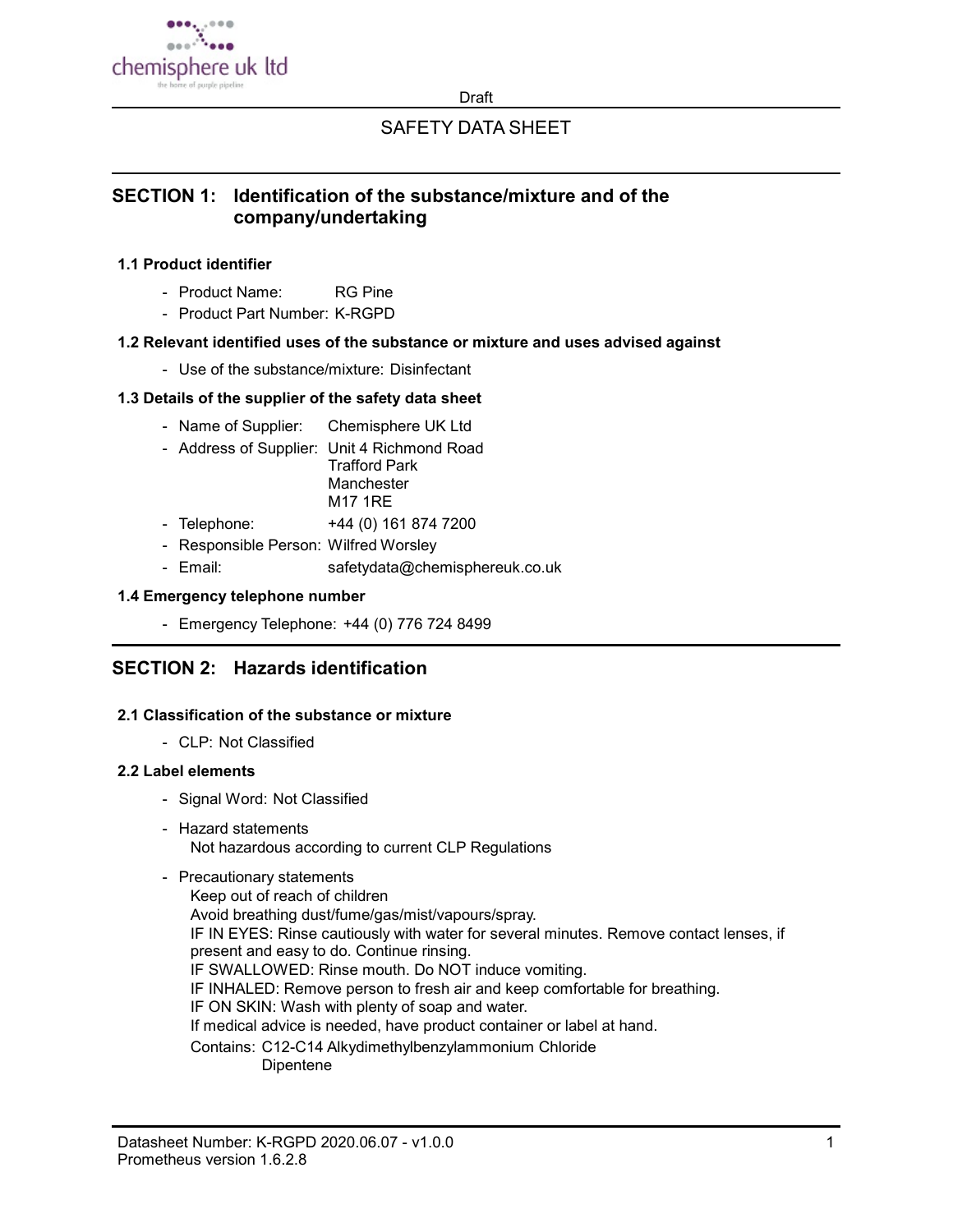## SECTION 2: Hazards identification (....)

- Supplemental Hazard information (EU) None

## 2.3 Hazards identification

- Not a PBT according to REACH Annex XIII

## SECTION 3: Composition/information on ingredients

#### 3.2 Mixtures

- C12-C14 Alkydimethylbenzylammonium Chloride CAS Number: 68391-01-5
	- EC Number: 269-919-4 Concentration: <5% Categories: Acute Tox. 4, Skin Corr. 1B, Aquatic Acute 1 H Statements: H302:H312:H400:H314
- C13 Alcohol Ethoxilate
	- CAS Number: 24938-91-8 EC Number: Concentration: <1% Categories: Acute Tox. 4, Eye Dam. 1 H Statements: H318:H302
- Dipentene

CAS Number: 138-86-3 EC Number: 205-341-0 Concentration: <1% Categories: Flam. Liq. 3, Skin Irrit. 2, Skin Sens. 1, Aquatic Acute 1, Aquatic Chronic 1 H Statements: H226:H315:H317:H400:H410

- Pine Oil 90

```
CAS Number: 8002-09-3
EC Number:
Concentration: <1%
Categories: Flam. Liq. 3, Skin Irrit. 2, Skin Sens. 1, Asp. Tox. 1, Aquatic Chronic 2
H Statements: H315:H317:H304:H226:H411
```
# SECTION 4: First aid measures

### 4.1 Description of first aid measures

- IF IN EYES: Rinse cautiously with water for several minutes. Remove contact lenses, if present and easy to do. Continue rinsing.
- IF SWALLOWED: Rinse mouth. Do NOT induce vomiting.
- IF INHALED: Remove person to fresh air and keep comfortable for breathing.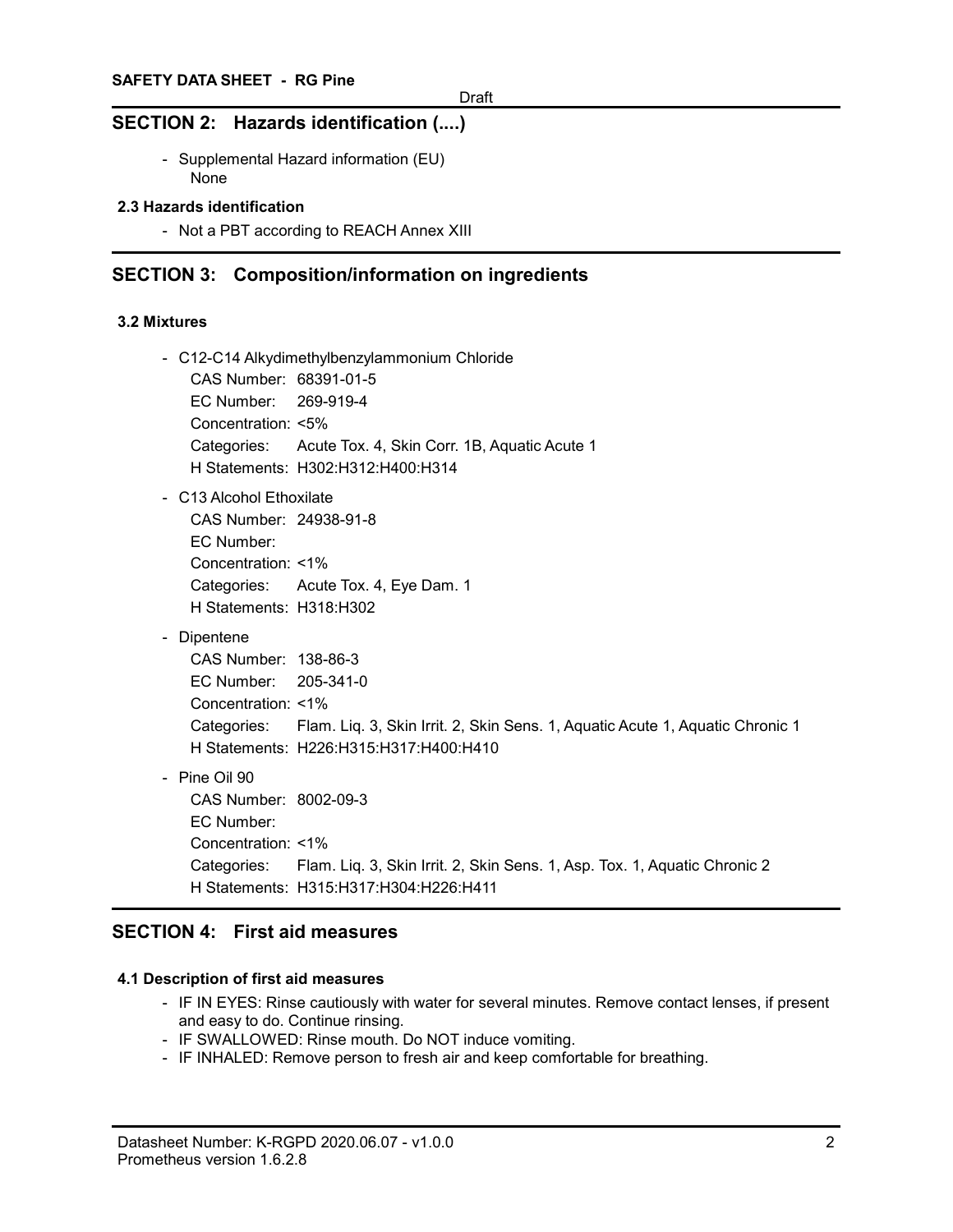# SECTION 4: First aid measures (....)

- IF ON SKIN (or hair): Take off immediately all contaminated clothing. Rinse skin with water [or shower].

### 4.2 Most important symptoms and effects, both acute and delayed

- Contact with eyes May cause severe irritation
- Ingestion May cause irritation
- Inhalation May cause irritation
- Contact with skin May cause irritation

#### 4.3 Indication of any immediate medical attention and special treatment needed

- If medical advice is needed, have product container or label at hand.

# SECTION 5: Firefighting measures

#### 5.1 Extinguishing media

- Not flammable. In case of fire use extinguishing media appropriate to surrounding conditions

#### 5.2 Special hazards arising from the substance or mixture

- May give off noxious and toxic fumes in a fire

#### 5.3 Advice for firefighters

- Wear chemical protection suit and breathing apparatus

## SECTION 6: Accidental release measures

#### 6.1 Personal precautions, protective equipment and emergency procedures

- Wear protective clothing as per section 8
- Avoid contact with skin and eyes
- Avoid breathing dust/fume/gas/mist/vapours/spray.

#### 6.2 Environmental precautions

- For large spills:. Do not allow product to enter drains. For small spills:. Flush down the drain with plenty of water.

#### 6.3 Methods and material for containment and cleaning up

- Absorb spillage in inert material and shovel up

#### 6.4 Reference to other sections

- Wear protective clothing as per section 8

## SECTION 7: Handling and storage

## 7.1 Precautions for safe handling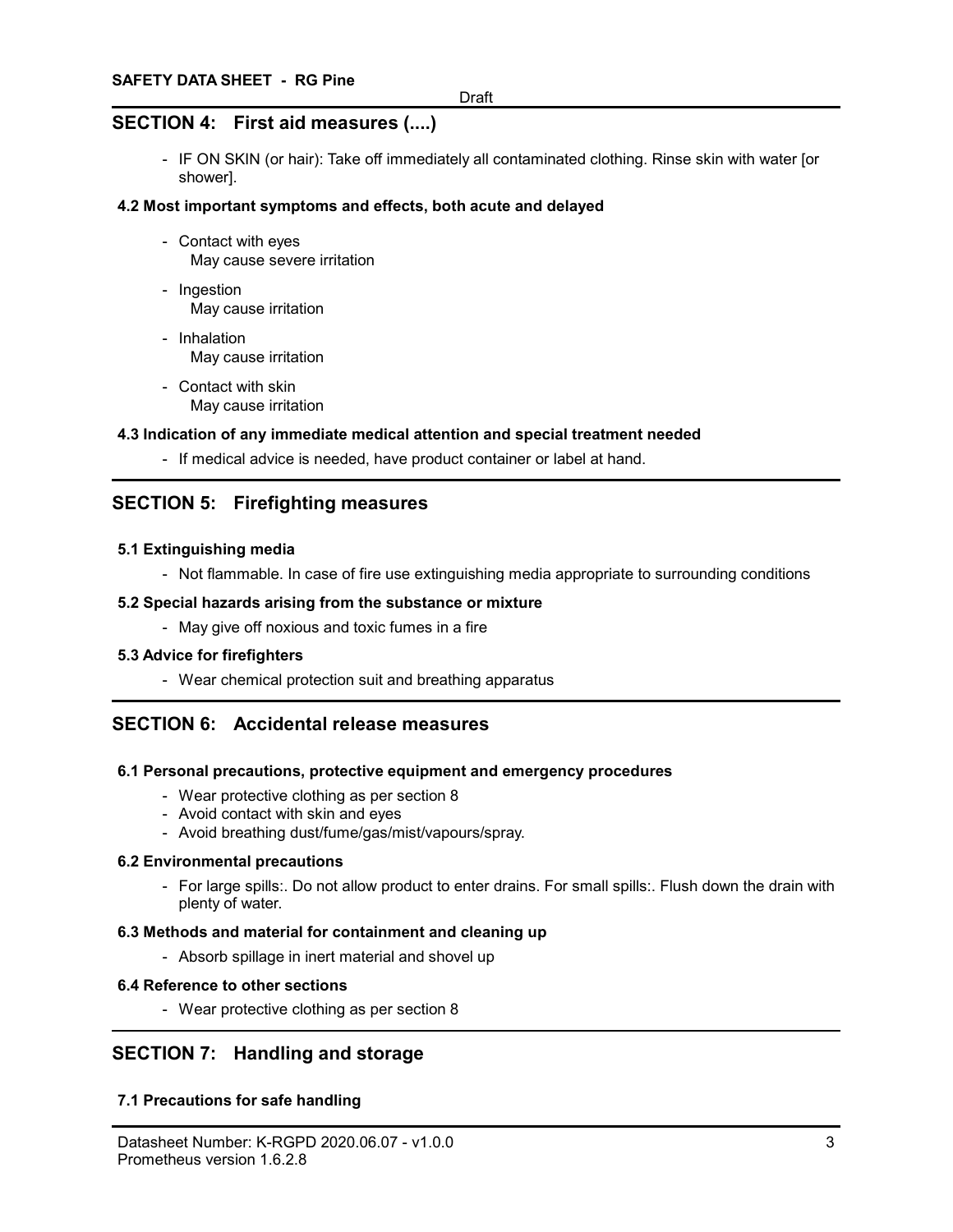# SECTION 7: Handling and storage (....)

- Wear protective gloves/protective clothing/eye protection/face protection.
- Avoid contact with skin and eyes
- Do not breathe vapour/fumes
- Do not mix with any other products
- Proper chemicals handling procedures should be adopted
- Handle and open container with care
- Ensure adequate ventilation

### 7.2 Conditions for safe storage, including any incompatibilities

- Keep locked up and out of reach of children
- Keep only in the original container in a cool, well ventilated place

#### 7.3 Specific end use(s)

- Disinfecting floors and hard surfaces.

# SECTION 8: Exposure controls/personal protection

## 8.1 Control parameters

- C12-C14 Alkydimethylbenzylammonium Chloride No information available
- C13 Alcohol Ethoxilate No information available

#### 8.2 Exposure controls

- Wear protective gloves/protective clothing/eye protection/face protection.



# SECTION 9: Physical and chemical properties

## 9.1 Information on basic physical and chemical properties

- Appearance: Liquid, green
- Odour: Pine odour
- pH: 6-8
- Density: 1.00 g/cm3 at 20 deg C
- Conductivity: Not available
- Solubility in water: Soluble in water
- Flammability: Not flammable

#### 9.2 Other information

- No information available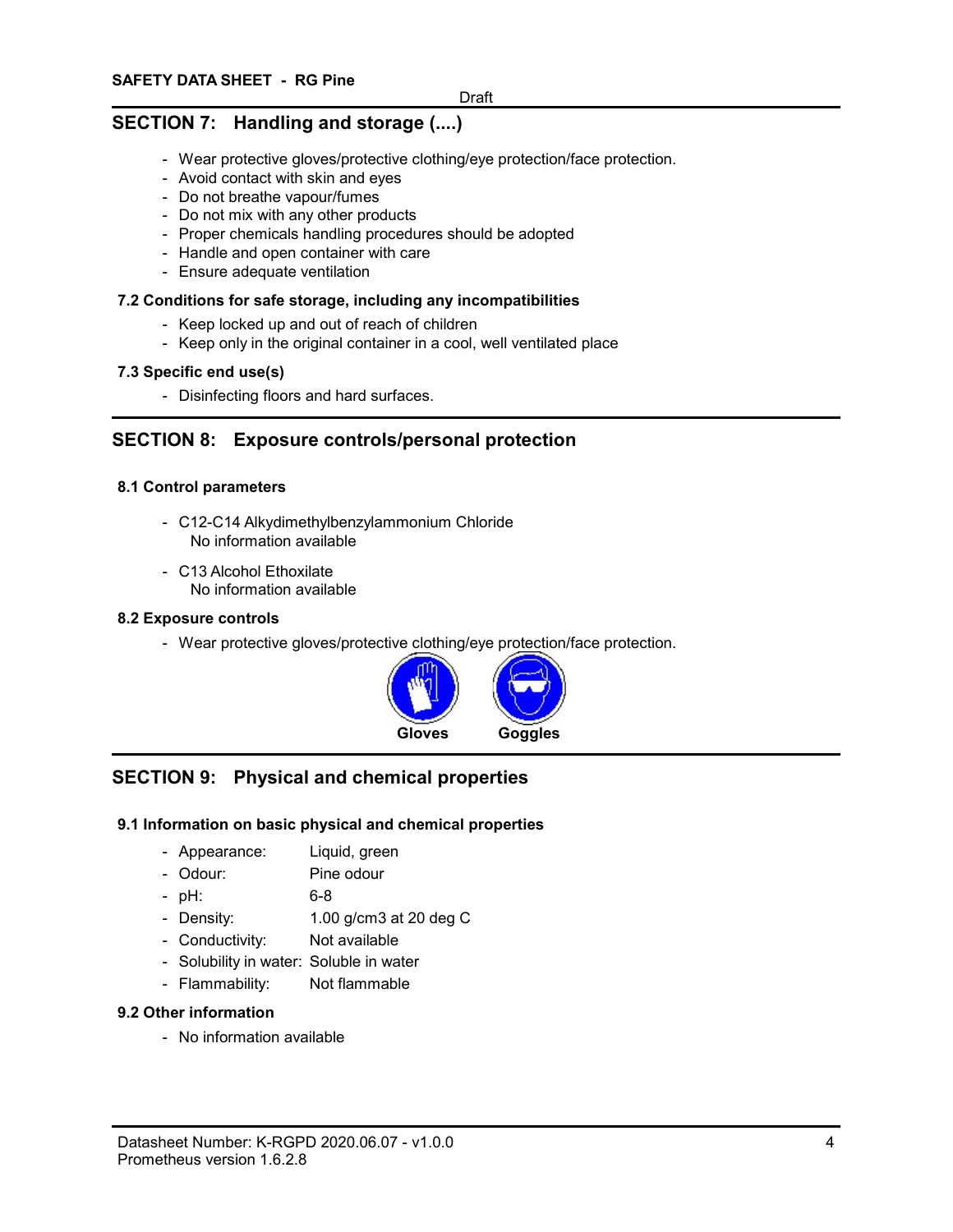## SECTION 10: Stability and reactivity

### 10.1 Reactivity

- None known

### 10.2 Chemical stability

- Considered stable under normal conditions

#### 10.3 Possibility of hazardous reactions

- No hazardous reactions known if used for its intended purpose

#### 10.4 Conditions to avoid

- Keep away from heat, light and moisture

#### 10.5 Incompatible materials

- None known

## 10.6 Hazardous decomposition products

- No hazardous decomposition products known

# SECTION 11: Toxicological information

#### 11.1 Contact with eyes

- Unlikely to cause more than transient stinging or redness if accidental eye contact occurs.

#### 11.2 Ingestion

- Low toxicity if swallowed.

#### 11.3 Inhalation

- Low toxicity if inhalled.

#### 11.4 Contact with skin

- Unlikely to cause harm to the skin on brief or occasional contact.

#### 11.5 Information on toxicological effects

- C12-C14 Alkydimethylbenzylammonium Chloride No information available
- C13 Alcohol Ethoxilate No information available
- Dipentene No information available
- Pine Oil 90 No information available

# SECTION 12: Ecological information

# 12.1 Toxicity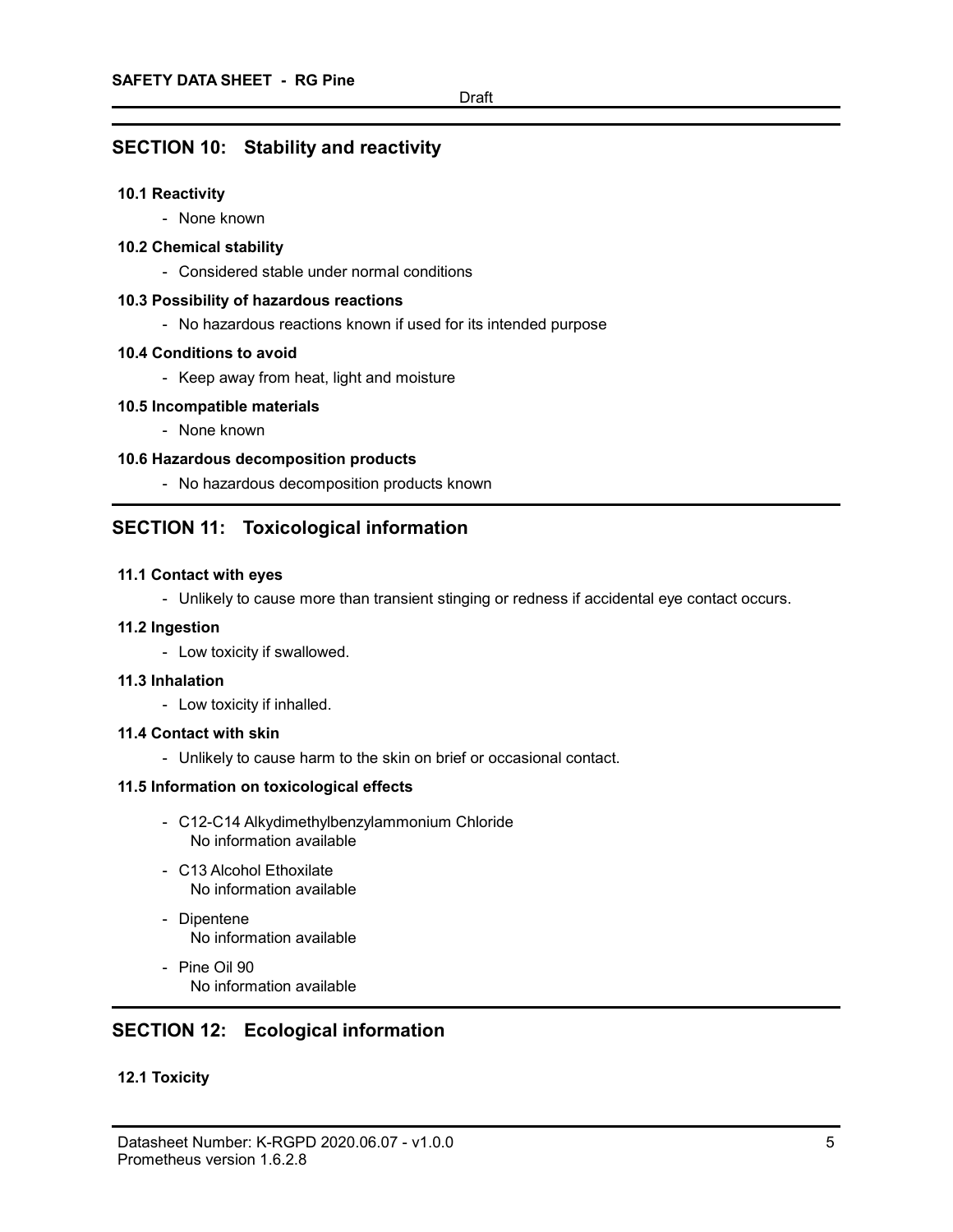# SECTION 12: Ecological information (....)

- C12-C14 Alkydimethylbenzylammonium Chloride LC50 (fish): 0.85 mg/l (96 hr)
- Dipentene IC50 (algae): 100 mg/l (72 hr) LC50 (fish): 33 mg/l (96 hr)
- Pine Oil 90 IC50 (algae): 68 mg/l (72 hr) LC50 (fish): 69 mg/l (96 hr)

## 12.2 Persistence and degradability

- Not readily biodegradable

## 12.3 Bioaccumulative potential

- No information available

#### 12.4 Mobility in soil

- Soluble in water

#### 12.5 Results of PBT and vPvB assessment

- Not a PBT according to REACH Annex XIII

### 12.6 Other adverse effects

- No information available

## SECTION 13: Disposal considerations

#### 13.1 Waste treatment methods

- Disposal should be in accordance with local, state or national legislation

# SECTION 14: Transport information

#### 14.1 UN number

- UN No.: None assigned

#### 14.2 Proper Shipping Name

- Proper Shipping Name: None assigned

#### 14.3 Transport hazard class(es)

- Hazard Class: None assigned

#### 14.4 Packing group

- Packing Group: None assigned

#### 14.5 Environmental hazards

- None assigned

#### 14.6 Special precautions for user